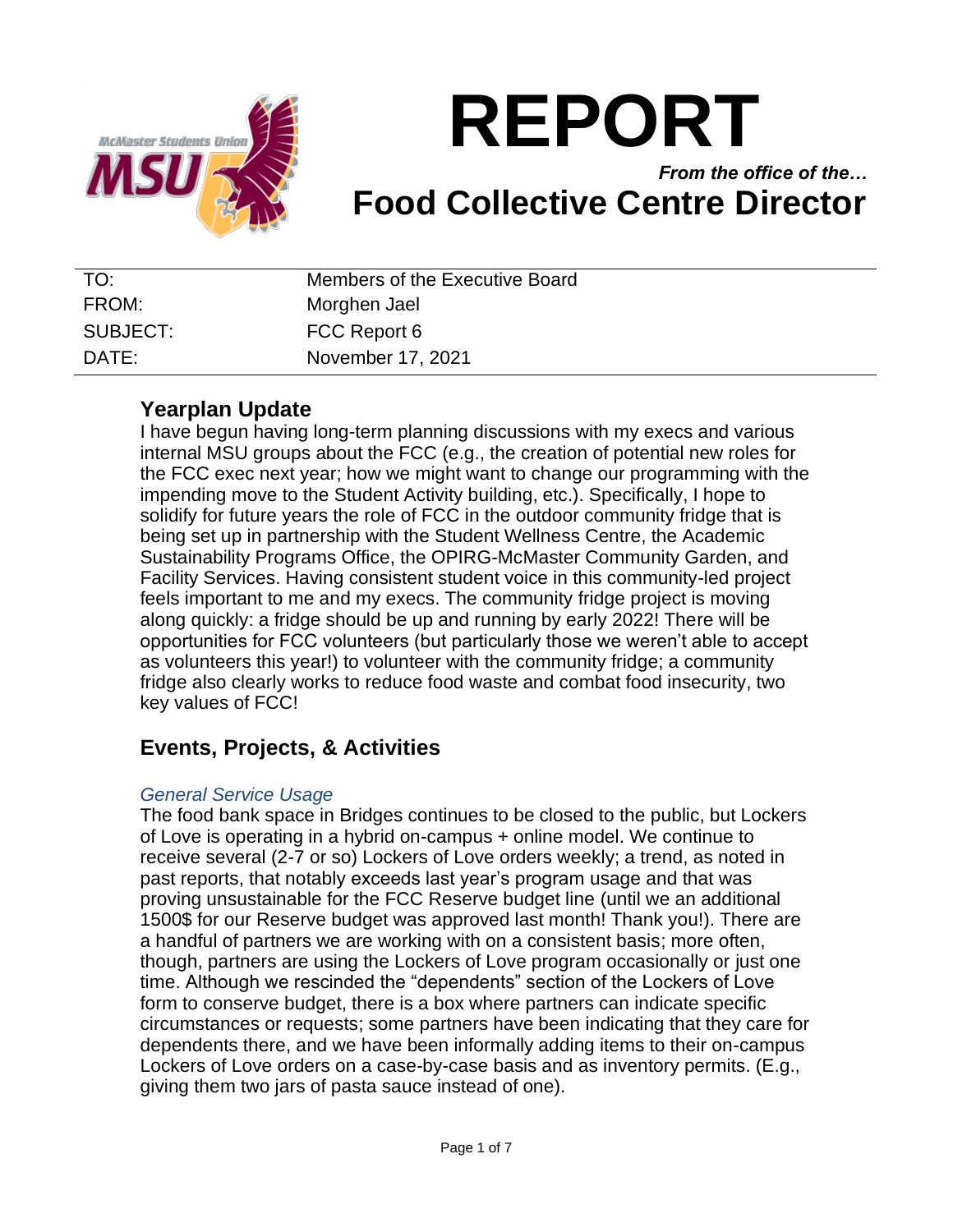We are also pursuing a collaboration with SHEC for Lockers of Love; since SHEC's in-person space isn't publicly available right now and since they have health supplies that could be distributed (e.g., an incoming shipment of pregnancy tests!), the FCC is able to integrate these supplies into our on-campus Lockers of Love offerings. SHEC will soon be promoting Lockers of Love, therefore; we expect interest and usage to increase as a result.

#### *Projects & Events: Trick or Eat (Complete)*

On October 31, we closed our annual Halloween food drive, Trick or Eat. We stationed donation bins for non-perishable foods and health supplies outside the MSU Office, inside William's Café on Main Street, and inside the Pita Pit on King Street. After excluding expired items, we received a total of 83 discrete items (some of which were packages with smaller packs within; e.g., oatmeal packets)! FCC volunteers helped collect the donations from the community locations, bring them back to the food bank, and take inventory with me; it was a great camaraderie-building event. The Assistant Director and I are considering making a mid-November donation of a small batch of food items to the Hamilton Dream Centre (we haven't heard back from Living Rock Youth Shelter about making a donation this month); some Trick or Eat donations that we received will expire in the next month or two and we don't feel certain we can get them all to partners in that timeline.

#### *Projects & Events: November Good Food Box (On-going)*

The Good Food Coordinator and I are continuing our discussions with TwelvEighty staff and MSU Comms about future in-house production and delivery of Good Food Boxes; we expect this will launch in January 2022. In the meantime, we will continue to source our Good Food Boxes from The Salvation Army in Dundas for this month. Since the MSU Office is closed on Fridays (when Good Food Boxes are supplied by The Salvation Army), we have relocated our pick-up location to the entrance of TwelvEighty dining area. It will still take place during 12:30pm-4:30pm on Friday November 26. Boxes are available for purchase on the MSU store website until November 22.

The Good Food Coordinator and I are considering giving out a small pamphlet (or simply including a note in an email message to everyone) notifying them of our potential upcoming price changes due to the move to an in-house production model and/or delivery model. Some folks buy the Good Food Box every month, and we feel like we owe it to these regulars to inform them of upcoming changes and to explain them.

#### *Projects & Events: November Cozy Community Cook-Along (Complete)*

On November 10, the Community Kitchen Coordinator led our second virtual cook-along/workshop of the year. We are rebranding the events as "Cook-Alongs" (as opposed to "Workshops") to foster a sense of community and to decrease any impressions that it might be a difficult learning session. This month, we cooked a hearty vegan pumpkin soup. Vanessa, our Community Kitchen Coordinator, taught participants some basic knife and cutting board skills in the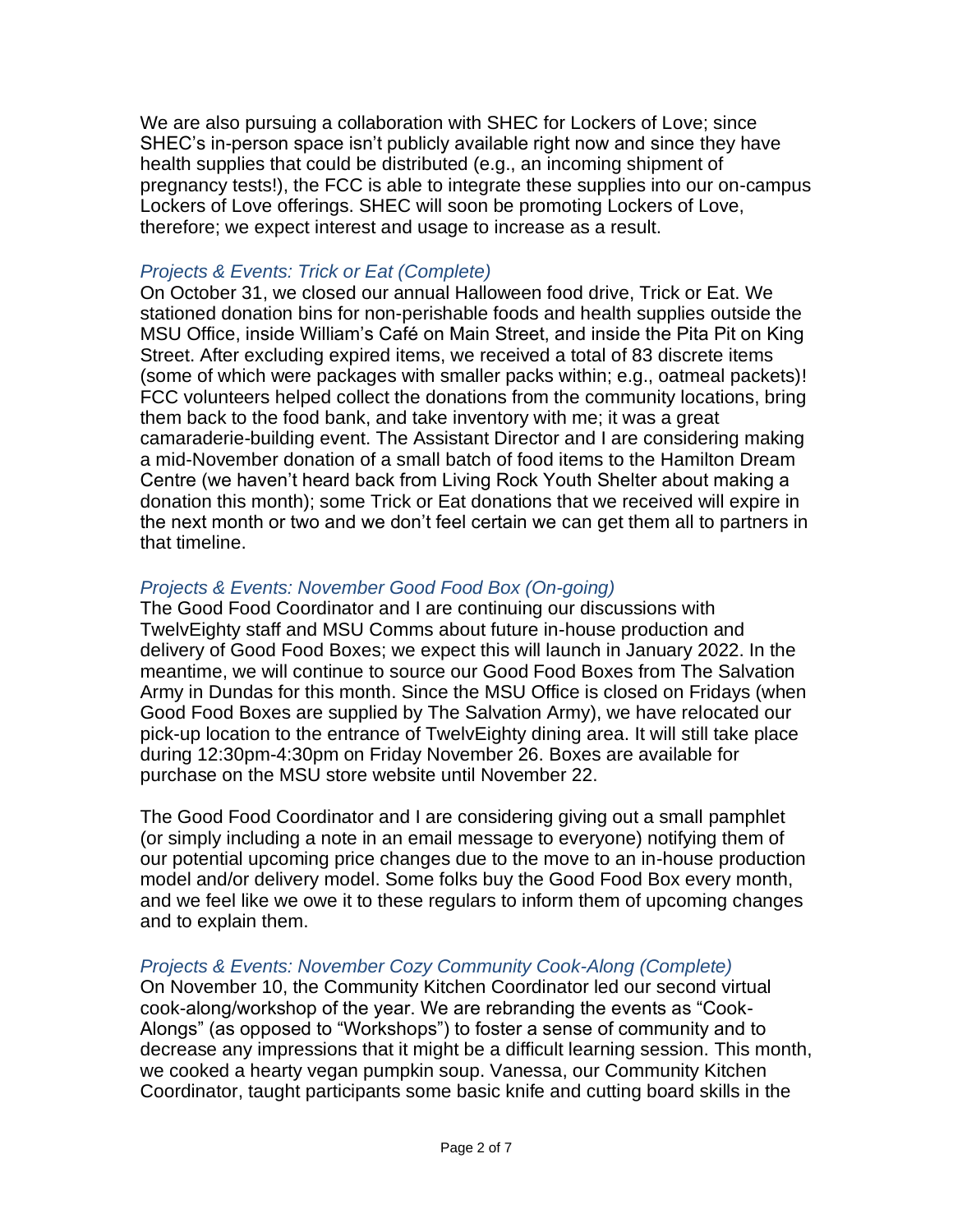process. This month, we offered 20\$ electronic grocery store gift cards to participants who required financial support in order to buy the ingredients to participate; there were several takers on this! We also offered 20\$ electronic grocery store gift cards as incentives for participation; 5 students who attended the workshop were randomly selected in a raffle at the end of the session to win the gift cards. 11 participants attended the session; it was successful, in our perspective!

## **Outreach & Promotions**

#### *Summary*

Since my last report, the only new graphic we commissioned is the "Cozy Cook-Along" one. However, we did edit the Good Food Box graphic (as we've done in past months) with the November pick-up date and location. With our longer-term upcoming changes to GFB, we are working on designing a new graphic to launch the updated program in the new year. Additionally, alongside our promotion for this November Good Food Box, we shared a photo of the contents of last month's box (second photo, with carrots and celery etc.); like last month, we hope that showing the volume of produce in the box will help entice people to buy it! Finally, we posted photos of our full donation bins from the Trick or Eat Halloween fundraiser and thanked the community for their generosity; this post gained more likes than average, which solidifies our impression that posts that are photographs (not graphics) tend to do better on Instagram!

*Promotional Materials*

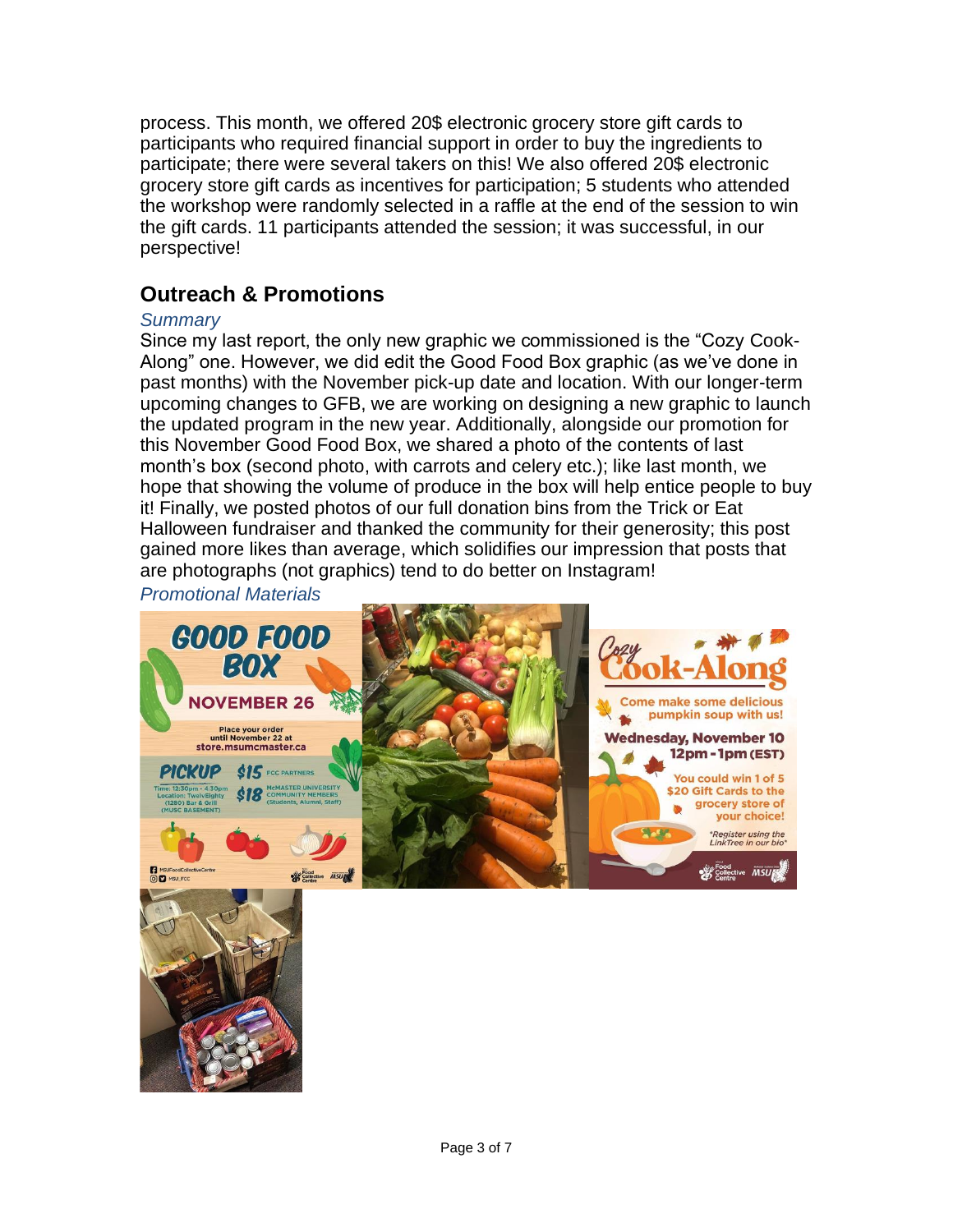#### *Social Media Engagement since the Previous Report*

Instagram: we have 908 followers (18 more than our previous report). Insights:



Facebook: We have 1501 page likes (up 4 from the previous report). Insights:



Twitter: We have 666 followers (1 fewer than previous report). Insights: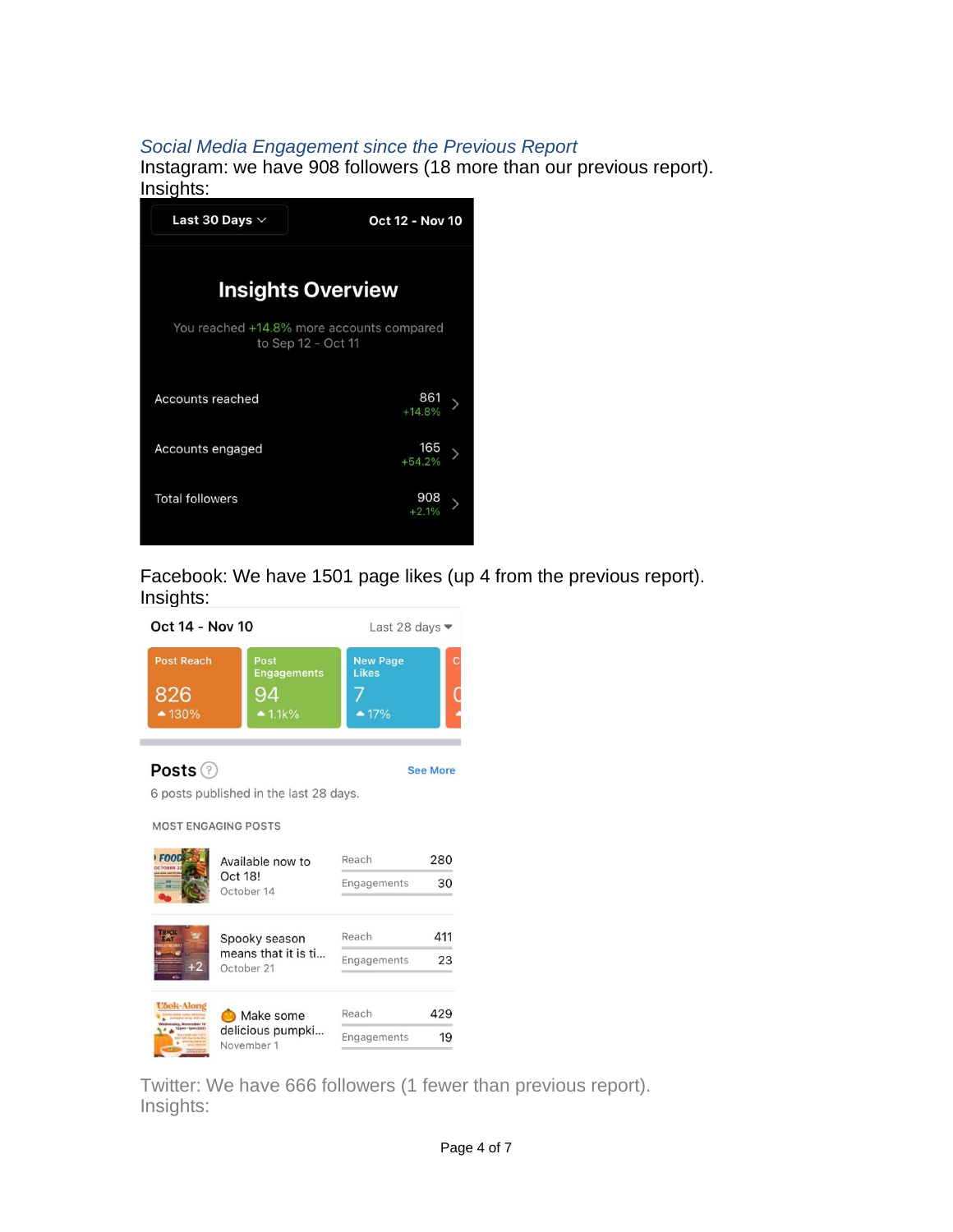|                              | <b>Account home</b>                             |                                | Collective      |           |
|------------------------------|-------------------------------------------------|--------------------------------|-----------------|-----------|
| Food<br>Collective<br>Centre | <b>MSU Food Collective Centre @MSU FCC</b>      |                                |                 |           |
|                              | 28 day summary with change over previous period |                                |                 |           |
| <b>Tweets</b><br>6 150.0%    | Tweet impressions<br>4,363 194.3%               | Profile visits<br>$70 + 45.3%$ | <b>Mentions</b> | Followers |
|                              |                                                 |                                |                 |           |

Our Instagram followers may have increased this period due to outreach to other services (and the main MSU account) on that platform to help cross-promote some of our materials!

## **Finances**

#### *Budget Summary*

Most notably, we received an 800\$ direct donation from a student/community member on November 10. This donation is very unusual and very generous! It is from someone who heard about the high usage of Lockers of Love in the early Fall and wanted to help support our food bank. Our Promotions Committee is putting together an electronic thank you card for this individual. The Assistant Director and I will imminently be discussing how to best use these funds; one idea is to increase the baseline for Lockers of Love e-card support from 15\$ to 20\$ or 25\$. More details will certainly be provided in our next report! This 800\$ donation will be posted to the "Sponsorship/Donation Revenue" section of the FCC budget.

Sometime soon, I look forward to having a budget check-in with VP Finance and others; I have outstanding questions about how I should be tracking the funds I spend from my "Sponsorship/Donation Revenue" section, for example. We have spent funds from our McMaster Okanagan Committee grant on our *Cultivating Change* workshop fee, but it is not reflected in the budget breakdown below because I am unsure where to track it.

Finally, I am still waiting to hear back about being officially able to put the 1500\$ additional funding (passed at EB in October) for our Reserve budget line into my budget tracker; as such, the budget breakdown below does not reflect this amount.

| <b>ACCOUNT</b><br><b>CODE</b> | <b>ITEM</b>                   | <b>BUDGET/</b><br><b>COST</b> |
|-------------------------------|-------------------------------|-------------------------------|
| 5003-0318                     | <b>FCC - OFFICE SUPPLIES</b>  |                               |
| <b>SUPPLIES</b>               | <b>TOTAL SPENT IN LINE</b>    |                               |
|                               | <b>REMAINING IN LINE</b>      |                               |
|                               |                               |                               |
| 6102-0318                     | <b>FCC - ANNUAL CAMPAIGNS</b> | 2300                          |
|                               | <b>TOTAL SPENT IN LINE</b>    | 164.68                        |
|                               | <b>REMAINING IN LINE</b>      | 2135.32                       |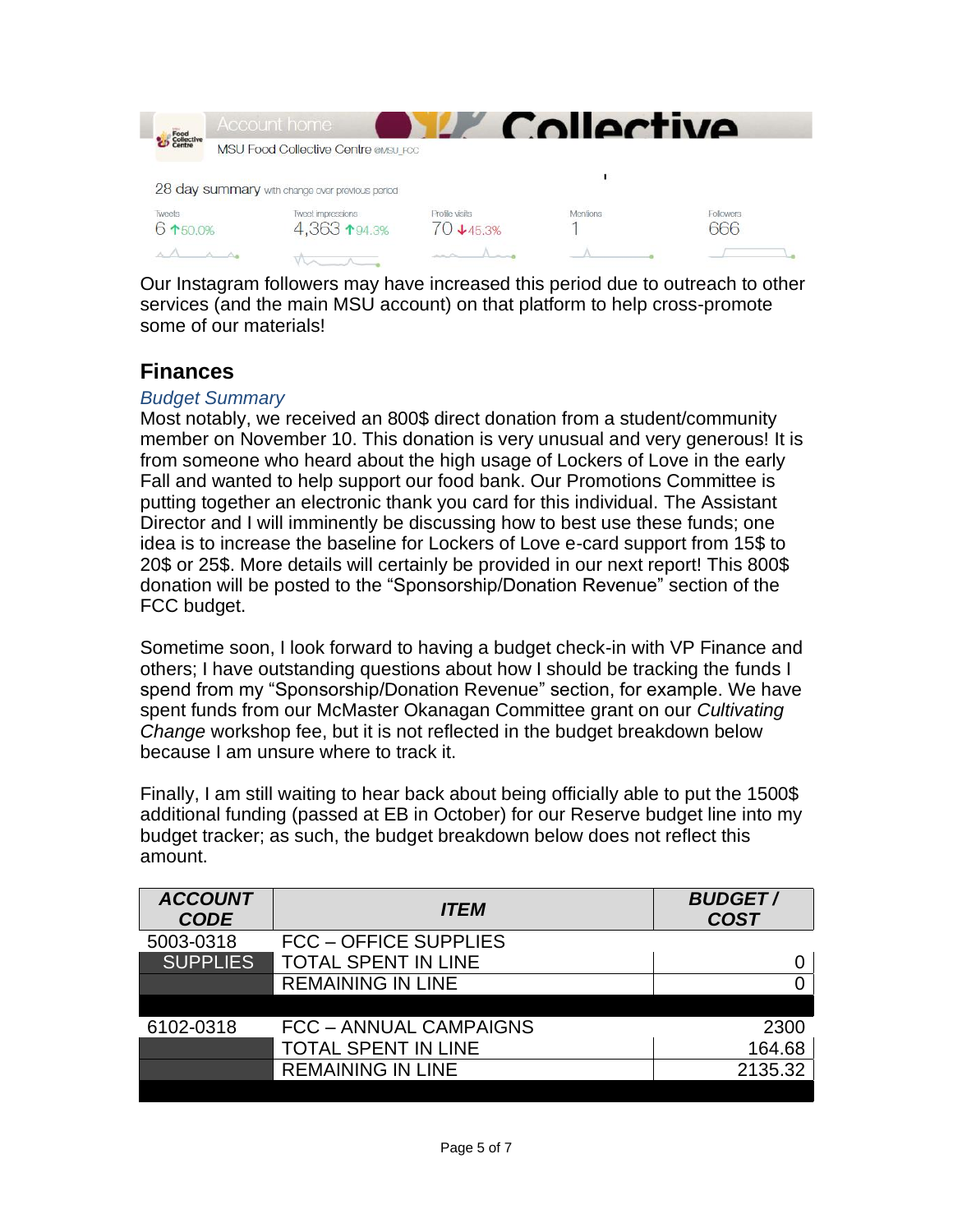| 6494-0318                                    | FCC - VOLUNTEER RECOGNITION    |      | 750     |  |
|----------------------------------------------|--------------------------------|------|---------|--|
|                                              | <b>TOTAL SPENT IN LINE</b>     |      |         |  |
|                                              | <b>REMAINING IN LINE</b>       |      | 750     |  |
|                                              |                                |      |         |  |
| 6501-0318                                    | FCC - ADVERTISING & PROMOTIONS |      | 2300    |  |
|                                              | <b>TOTAL SPENT IN LINE</b>     |      | 850     |  |
|                                              | <b>REMAINING IN LINE</b>       | 1450 |         |  |
|                                              |                                |      |         |  |
| 6603-0318                                    | FCC – RESERVE                  |      | 1000    |  |
|                                              | <b>TOTAL SPENT IN LINE</b>     | 980  |         |  |
|                                              | <b>TOTAL REMAINING IN LINE</b> |      | 20      |  |
| <b>TOTALS</b>                                |                                |      |         |  |
| <b>TOTAL BUDGETED DISCRETIONARY SPENDING</b> |                                |      | 6450    |  |
| <b>TOTAL ACTUAL DISCRETIONARY SPENDING</b>   |                                |      | 1994.68 |  |
| <b>REMAINING DISCRETIONARY SPENDING</b>      |                                |      | 4455.32 |  |

## **Executives & Volunteers**

As mentioned in my year plan update, we are considering proposing the expansion of our executive team. Specifically, we are considering adding a Community Fridge Liaison role next year, and we are considering adding an additional Social and Political Advocacy Coordinator *this* year to help support the *Cultivating Change* web-series project. I will be working with HR and VP Admin in the coming weeks to solidify the details on these proposals.

Otherwise, our exec team and volunteer team are generally busy but happy. Some of our exec members' schedules have shifted since the beginning of the semester, and now we are finding ourselves in a position where there is no common time each week to host an exec meeting. We are currently troubleshooting this: some options include a) holding two meeting each week and having execs attend whichever one(s) they can and b) alternating the meeting time each week so that most execs are able to make it each time. We're figuring it out!

Finally, soon the Assistant Director and I will be meeting to discuss volunteer appreciation for the first semester. We will also consult our execs for their ideas on what gesture would be most appreciated by volunteers; in many cases, they have been working with volunteers on committees more closely than the Assistant Director and myself have been!

#### **Successes**

This month, I was delighted to be reached out to by two different student groups running food drives and wanting to donate some of their collected donations to the FCC! One group is McMaster Hillel, a Jewish students' group on campus, who is running a Hanukkah food drive. Another is a group of students from a PEACEJUST class whose assignment involves creating a small community project; they chose to combat food insecurity and donate to the FCC. I feel